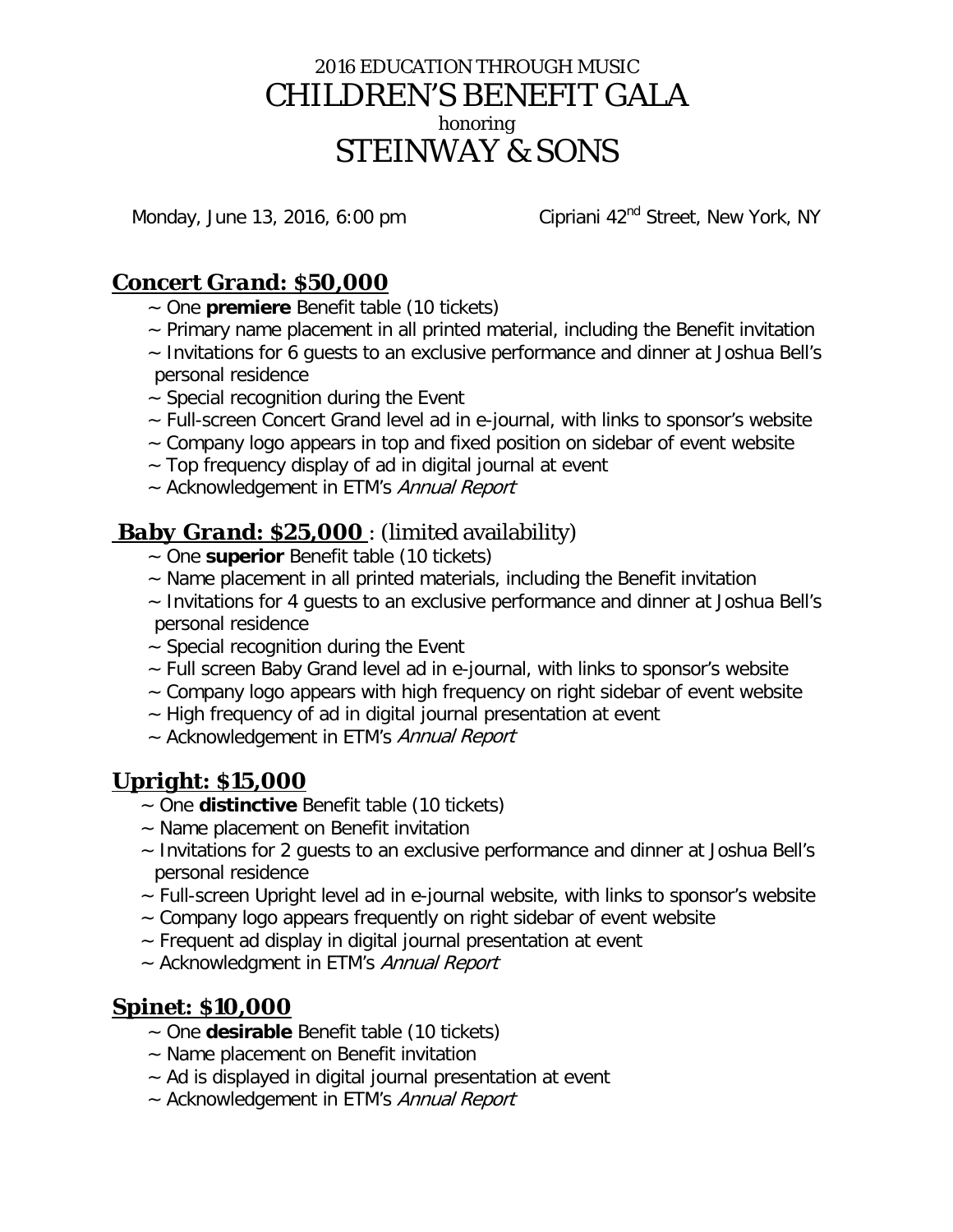## **VIP Individual tickets: \$1500**

 **~** Listed as a Friend in the Journal

## **Individual Ticket: \$1000**

## **Journal Ads**

Introducing Education Through Music's e-journal -- an engaging event website with color supporter ads that link to your company website. Gala.etmonline.org will launch in March and will remain online through next year's event, significantly expanding the reach and longevity of your support. During the event, journal ads will be highlighted in an elegant presentation, displayed on a large screen the Cipriani ballroom. Frequency in the event presentation is based upon donor contribution level.

Full-Screen: \$5000

Half-Screen: \$2500

Quarter-Screen: \$1000

□Friends Listing: \$500